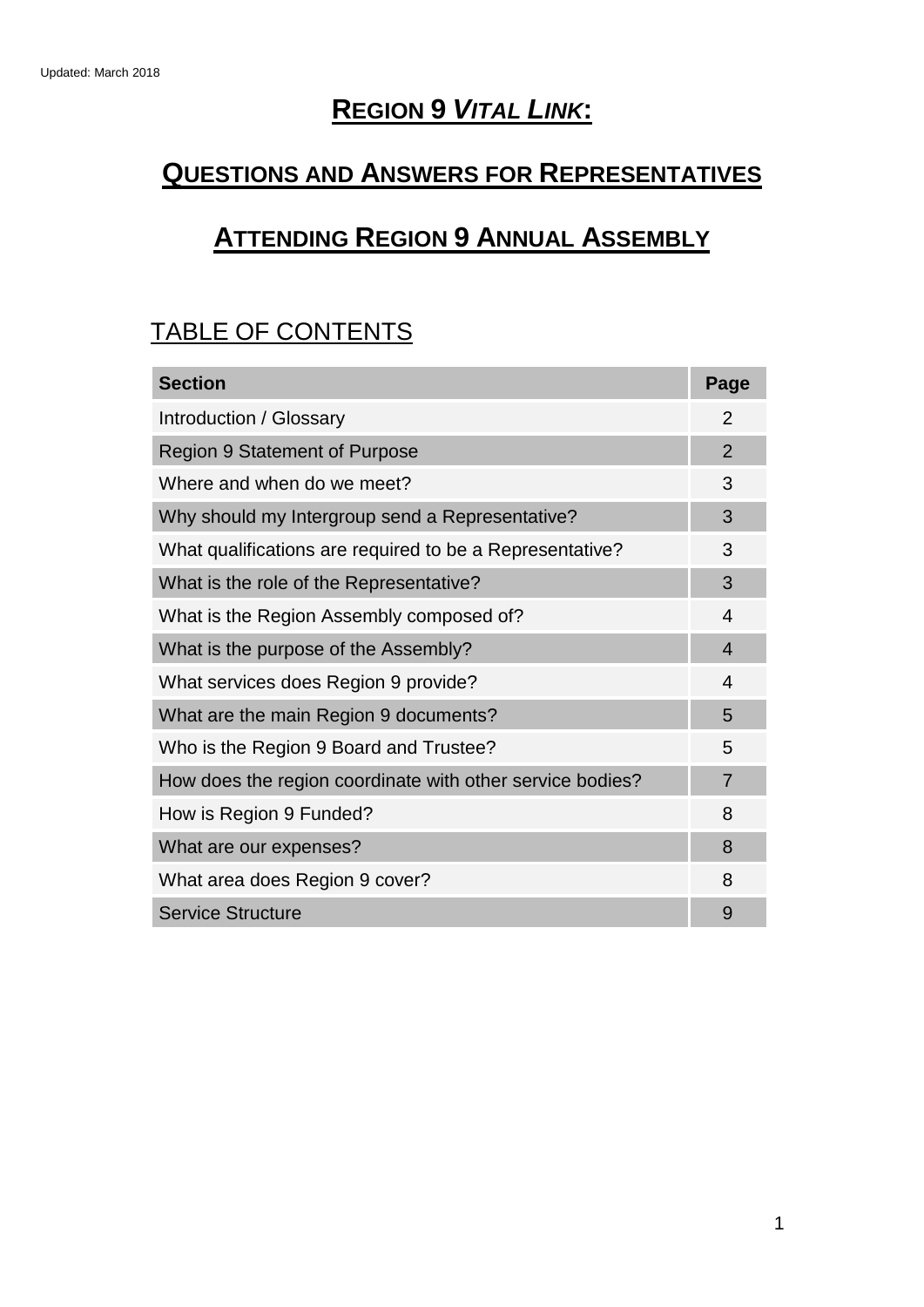## **INTRODUCTION**

The Representative is a vital link in the chain of OA's Service Structure – You have been elected by your Intergroup or Language/National Service Board to attend the Region 9 Assembly – Congratulations!

If you are lucky, your predecessor has briefed you on the job or given you a file with information in it. If not, you may need to find out a lot, very quickly. We hope this booklet helps you.

Here are some of the questions that experienced members in OA are frequently asked about Region 9 service matters. These answers may give you a clearer idea of what the role of a Representative is in relation to the Region 9 assembly.

It must be emphasized that there are no "right answers", only shared experience of what has worked well for others. All the suggested answers are to be found either in the Twelve Traditions and Twelve Concepts of OA, the Region 9 Bylaws or the Policies and Procedures (P&P) Manual of Region 9. Other sources of information are Groups, Intergroups and National/Language Service Boards and previous year's Region 9 minutes, which are available [online.](http://www.oaregion9.org/region-9-membersgroups/region-9-assembly/) When in doubt, don't hesitate to ask the advice of more experienced OAs.

## **GLOSSARY**

| <b>OA</b>      | <b>Overeaters Anonymous</b>                                      |
|----------------|------------------------------------------------------------------|
| IG             | Intergroup                                                       |
| <b>BOT</b>     | <b>Board of Trustees</b>                                         |
| <b>WSBC</b>    | World Service Business Conference (also known as the Conference) |
| NSB/LSB        | National/Language Service Board                                  |
| R <sub>9</sub> | Region 9                                                         |
| <b>WSO</b>     | <b>World Service Office</b>                                      |
| <b>RCC</b>     | <b>Region Chairs Committee</b>                                   |
| <b>BL</b>      | <b>Bylaws</b>                                                    |
| P&P            | <b>Policies and Procedures Manual</b>                            |
| <b>REP</b>     | Representative                                                   |

## **REGION NINE'S STATEMENT OF PURPOSE**

Our statement of purpose reads: "Our primary purpose is to carry the OA message to the still suffering compulsive overeater, wherever they may live and whatever language they may speak. In fulfilling our purpose we should ever strive to achieve worldwide unity and common policies among all countries. With love and tolerance as our code, together we can do what we could never do alone".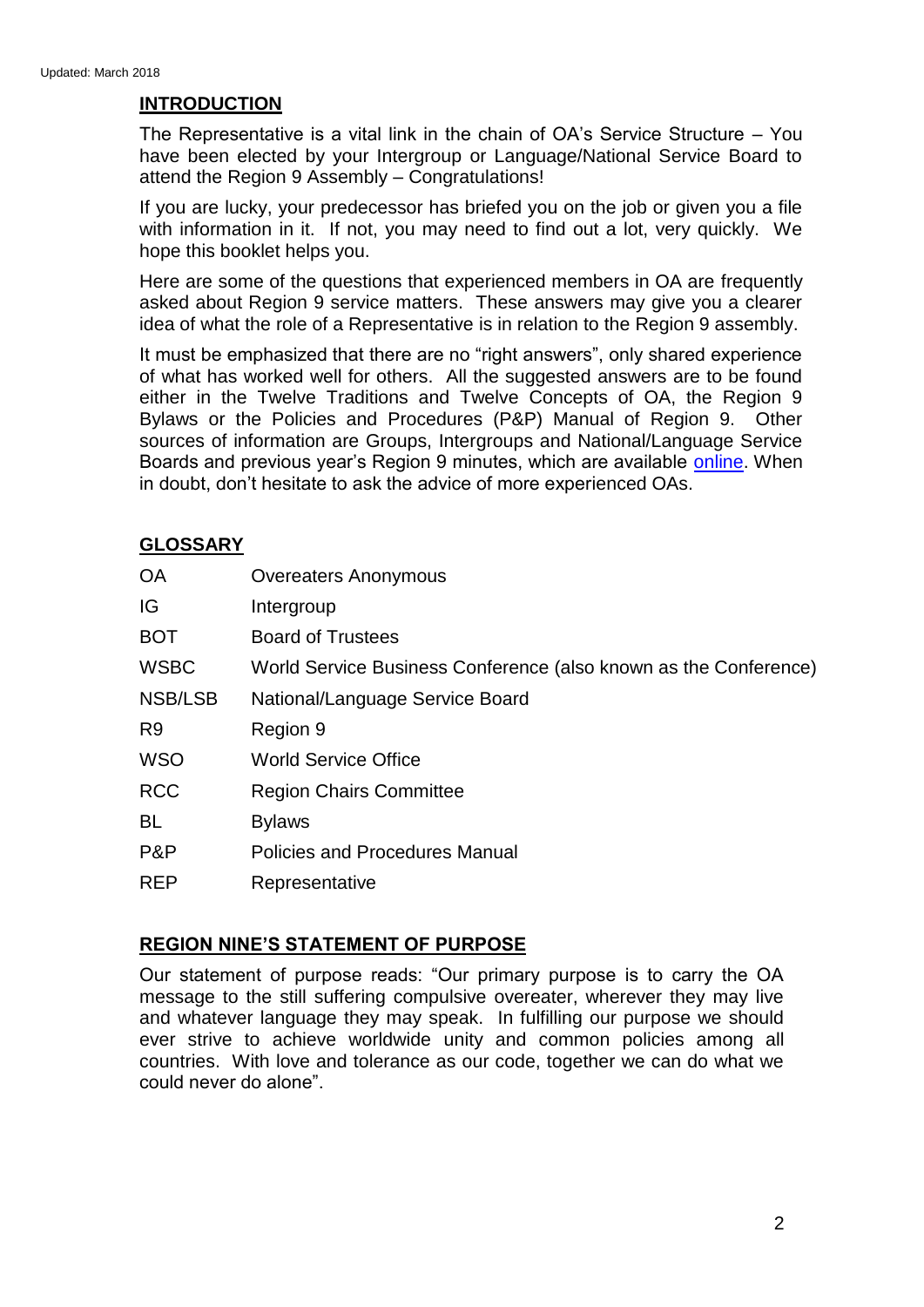### **WHERE AND WHEN DO WE MEET?**

Every year we hold an Assembly in which the officers of R9 meet with representative from Intergroups and National/Language Service Boards from all over R9. Non-affiliated groups (groups which are not part of an Intergroup) may also be represented.

We meet within Region 9. Intergroups and National/Language Service boards who feel able to host the event make an application, with the selection usually taking place 1-2 years in advance.

#### **WHY SHOULD MY INTERGROUP SEND A REPRESENTATIVE?**

Because this is the only way to get your Intergroup or NSB/LSB's views heard by the group conscience of Region 9 as a whole. If your representative isn't there you cannot contribute or change anything or indeed listen and take home to your IG or NSB/LSB news and views of what's going on elsewhere. When more representatives are present, the group conscience process is strengthened.

## **WHAT QUALIFICATIONS ARE REQUIRED TO BE A REPRESENTATIVE?**

Your local IG or NSB/LSB decides. Successful representatives are OAers who have previously had some active experience of service at group, Intergroup or NSB/LSB level and are familiar with the 12 Traditions, 12 Concepts of OA Service and the OA Service structure. This service is not appropriate for a newcomer. Qualifications are set by the local IG, or NSB/LSBs in their Bylaws.

#### **WHAT IS THE ROLE OF THE REPRESENTATIVE?**

The representative at Region 9 Assembly has two important roles to carry out. First is to be the liaison person between their home Service Body and R9. In particular informing their home SB of Region 9 matters and informing the Region 9 assembly of the needs and wishes of their home SB. The other is take an active part in service on the region level. This service may take the form of participation in one of the Task Forces, fulfilling one of the many volunteer positions in the Region, becoming a Board member, or any combination of these positions.

You should be aware that some service commitment may be required during the year after the Assembly**.** Each IG or service body decides for themselves the term that their representative will participate in Region 9 Assembly. As the first year is often a learning year, we recommend that representatives should serve a term for at least 2 years, providing some essential continuity which is beneficial to both Region 9 and the individual representative.

If the representative speaks English as their second language, it may take some time to become comfortable in the R9 Assembly environment. In this instance it may be more appropriate for the rep to bring this to the attention of their SB with a view to them serving for longer than the suggested 2 years.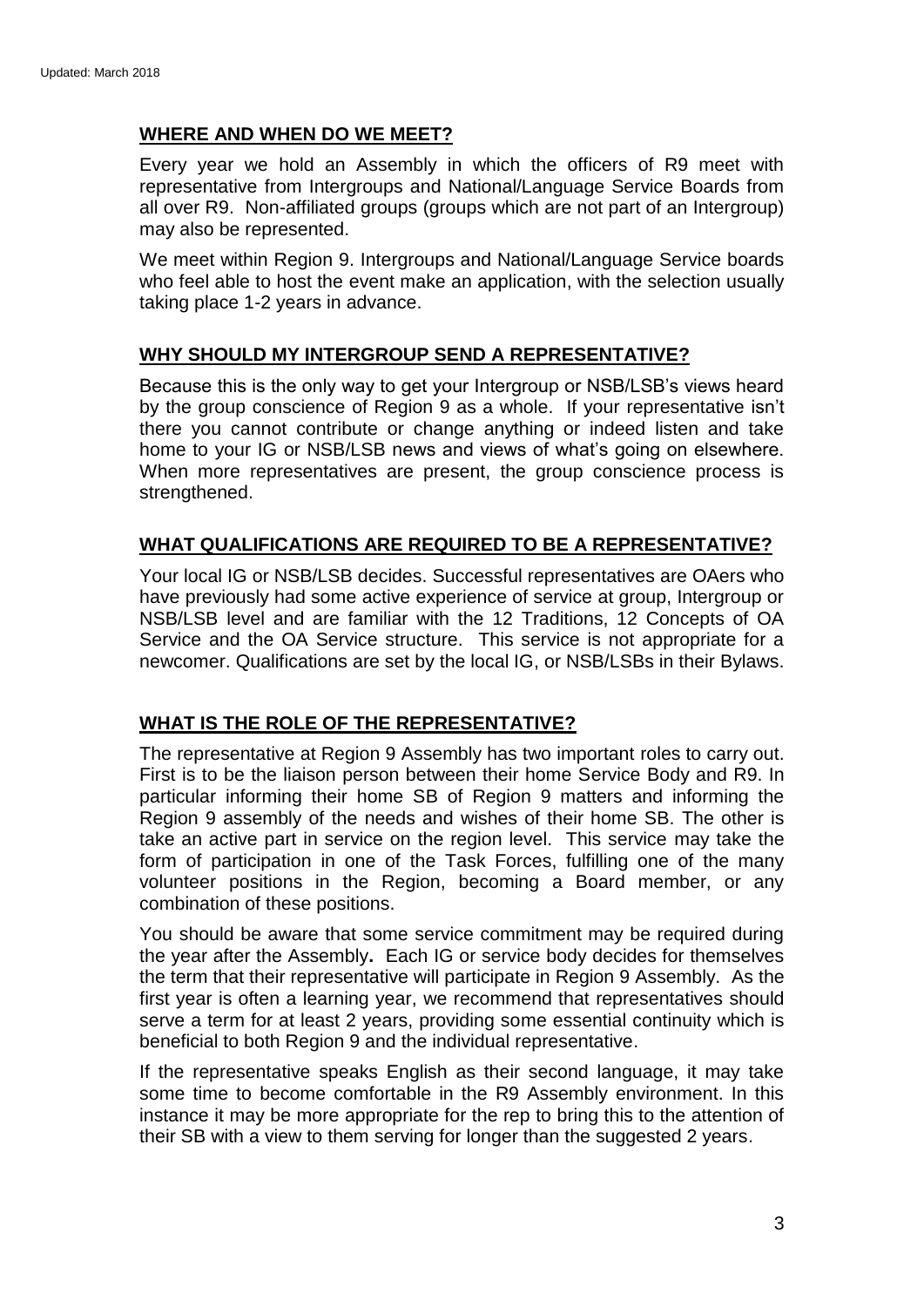## **WHAT IS THE REGION ASSEMBLY COMPOSED OF?**

The Assembly is composed of a Board, and Intergroup and NSB/LSB representatives. The board members are elected at the Assembly for a period of 2 years and a further two-year term if re-elected. The board members are: Chairman, Secretary, Treasurer and General Officer. In addition, Committees are formed (from the representatives present) and Committee Chairs are elected or nominated. The Region 9 Trustee attends the Assembly and has a voice but no vote. Visitors are welcome as observers.

## **WHAT IS THE PURPOSE OF THE ASSEMBLY?**

- To carry the OA message of recovery within Region 9
- To re-affirm OA unity within Region 9
- To report and discuss the different activities in the Region since the last Assembly
- To vote on Bylaw and Policy & Procedure manual changes, if any proposals are on the floor
- To elect new officers and Committee chairs
- To serve as a place where representatives from throughout the Region can get together to share their common experiences, problems and solutions
- To receive input from the BOT through the Trustee and more information and news about the WSO

## **WHAT SERVICES DOES REGION 9 PROVIDE?**

Through our committees and other volunteer positions that operate year round, R9 offers the following services to its members, NSB/LSBs, Intergroups and groups:

#### Budget and Finance

The treasurer's main function is to project expenditure for the upcoming year, produce a budget and promote contributions throughout the Region. Details of our expenses are listed further in this document. The Treasurer is also responsible for our Projects and Translations Assistance fund.

#### Bylaws

The Assembly operates in accordance with bylaws that were first laid down in the second Assembly of Region 9 (Munich 1985). Bylaws volunteers evaluate the Bylaws and P&P and propose changes/additions to ensure that they continue to meet the needs of the Assembly and the Region as a whole and are in accordance with OA Bylaws Subpart B.

#### Public Information (PI)

The PI committee selects one or more projects to work on throughout the year, to help bring the message about OA to the general public, or to help other members of OA in Region 9 with this important service.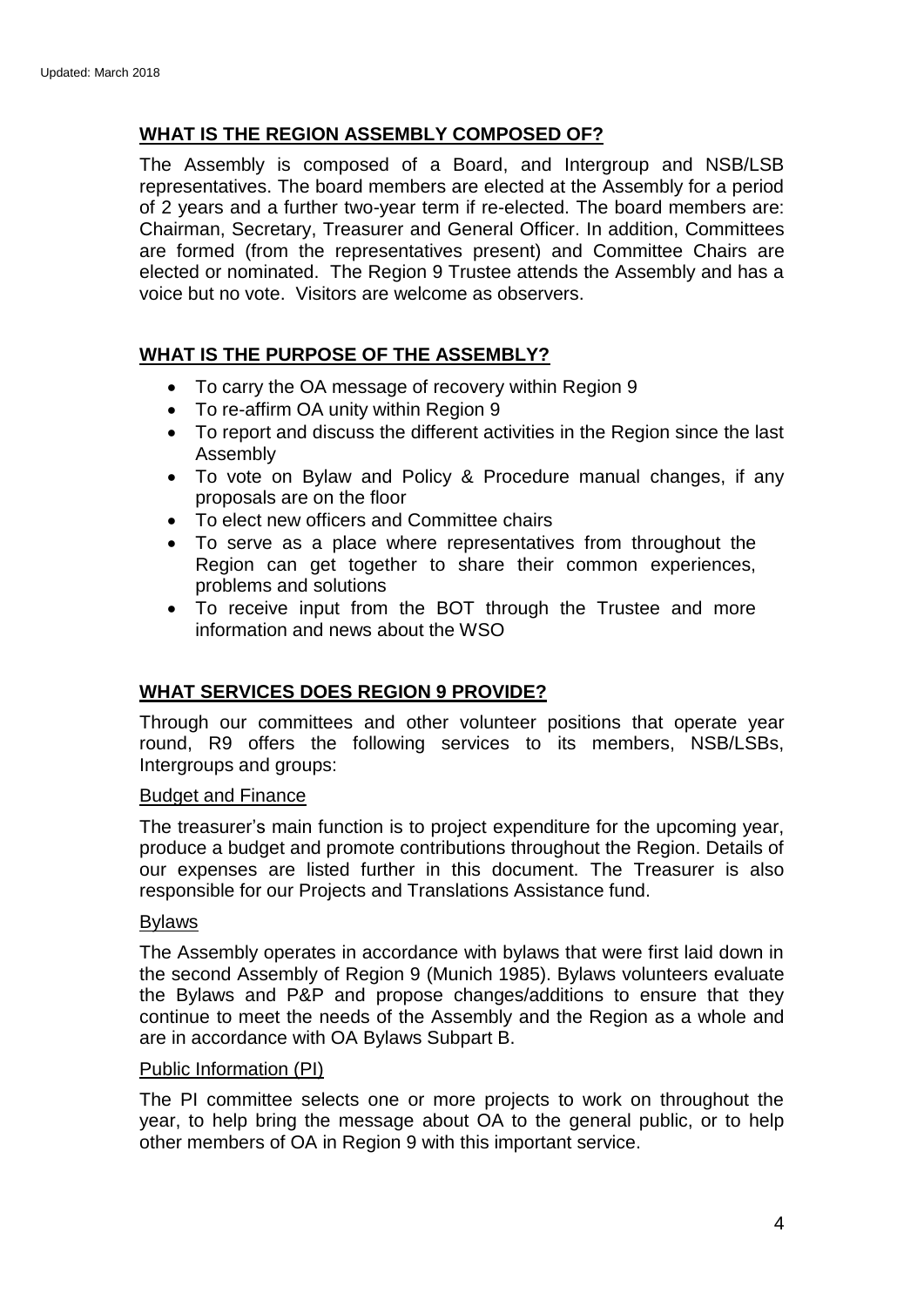#### Translations and Literature

We have volunteers reviewing our master lists of translated materials and literature, as well as a large glossary of OA terms. Region 9 Translation guidelines are available on the [website of R9.](http://www.oaregion9.org/service/translation-of-oa-literature/)

#### Electronic Communications

Region 9 has a dedicated volunteer who assumes the role of Electronic Communications coordinator and webmaster for our website, [www.oaregion9.org.](http://www.oaregion9.org/) The website is an important tool for us to keep vital information available to our member groups.

#### Sponsorship lists

Individual OA members in Region 9 have access to a unique resource coordinated by two volunteers in the region. Available sponsors are invited to register on the list, which is provided to OA members looking for a sponsor. Sponsors are available in many languages represented throughout the region.

## **WHAT ARE THE MAIN REGION 9 DOCUMENTS?**

"Bylaws" – Our Bylaws are our main official document which defines our structure, our affiliation with Overeaters Anonymous, our Purpose and our legal status as an organization.

"Policies and Procedures" – commonly referred to as our "P&P", this document details how we go about achieving our goals, with a large portion devoted to our financial procedures, as well as job and taskforce descriptions.

Changes to these documents can only take place at our Annual Assembly, and as such, they are only updated once a year. The latest version of these documents can be found [here.](http://www.oaregion9.org/service/bylaws-committee/)

## **WHO IS THE REGION 9 BOARD AND TRUSTEE?**

#### Region 9 Chair

The R9 Chair is elected by the R9 Assembly for a period of 2 years and fills a variety of duties; re-election for another two-year term is possible.

- Represents R9 at WSBC and is involved in different Conference Committees and activities
- Is invited with other Region Chairs to attend one Board of Trustees meeting each year
- Attends one additional Region Chairs Committee meeting held in conjunction with an assembly of one of the other regions
- Is a member of the WSBC's Region Chairs Committee (RCC), working in cooperation with the Chairs of the other 9 regions, meeting and communicating about the services and needs of all the regions
- Chairs the annual R9 Assembly, and R9 Board meetings
- Attends different functions within the Region and may hold Service and Traditions workshops where budget allows.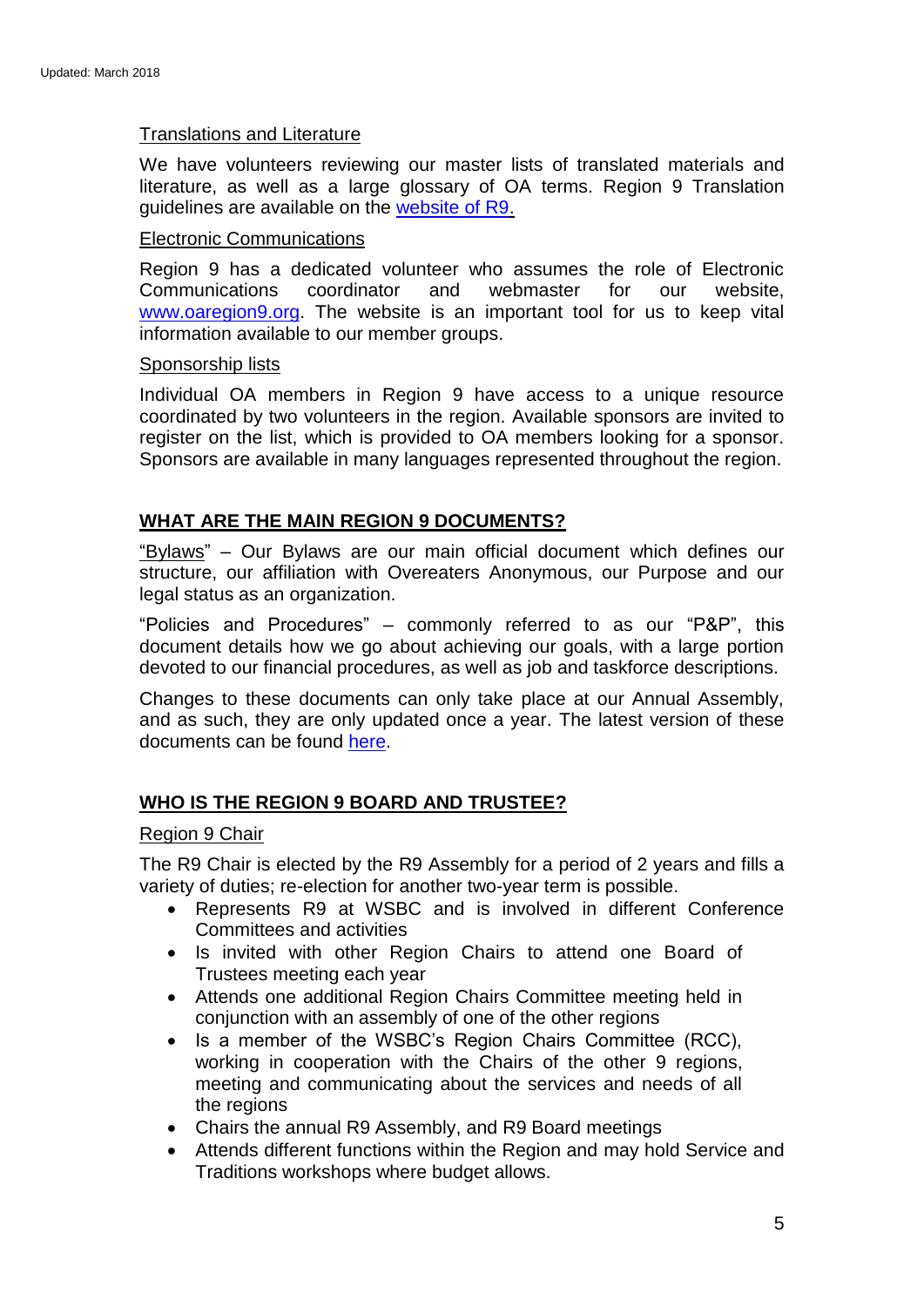• Coordinates all activities of the Region 9 Board and its Task Forces and volunteers

#### Region 9 Treasurer

The Treasurer is elected by the Region 9 Assembly for a period of two years and fills a variety of duties:

- Prepares an annual budget for approval of the assembly.
- Maintains records of all Income and expenses incurred by the different activities in the Region.
- Provide an annual report of all contributions received, as well as income and expenses.
- Maintains the R9 bank account and records of monies kept by different functions in other countries
- Liaises with the Accountant, signatories and the Banker as necessary.
- Liaison with some of the Region 9 volunteers.

## Region 9 Secretary

The Secretary is elected by the Region 9 Assembly for a period of two years and fills a variety of duties:

- Maintaining accurate minutes and records of all Region decisions and actions at the Assembly.
- Scheduling regular Board meetings throughout the year, and recording decisions and reports.
- Coordinating various Assembly documents before Assembly
- Liaison with some of the Region 9 volunteers.

## Region 9 General Officer

The General Officer (GO) position was created in 2016 to "assist other board members and perform the duties of any board position when required." The GO is elected for two years, and fills a variety of duties:

- Liaison with the Region 9 fellowship through regular communications.
- Maintaining updated contact lists for OA members, groups and Service Bodies in Region 9.
- Liaison with some of the Region 9 volunteers.

## Region 9 Trustee

The R9 Trustee is elected by the WSBC for a period of three years and fills a variety of duties:

- The Trustee is a member of the BOT (see more information below).
- Attends BOT meetings with BOT members and WSO staff in a face to face capacity or electronically.
- Is involved in different committees and activities at WSBC level and/or within the BOT.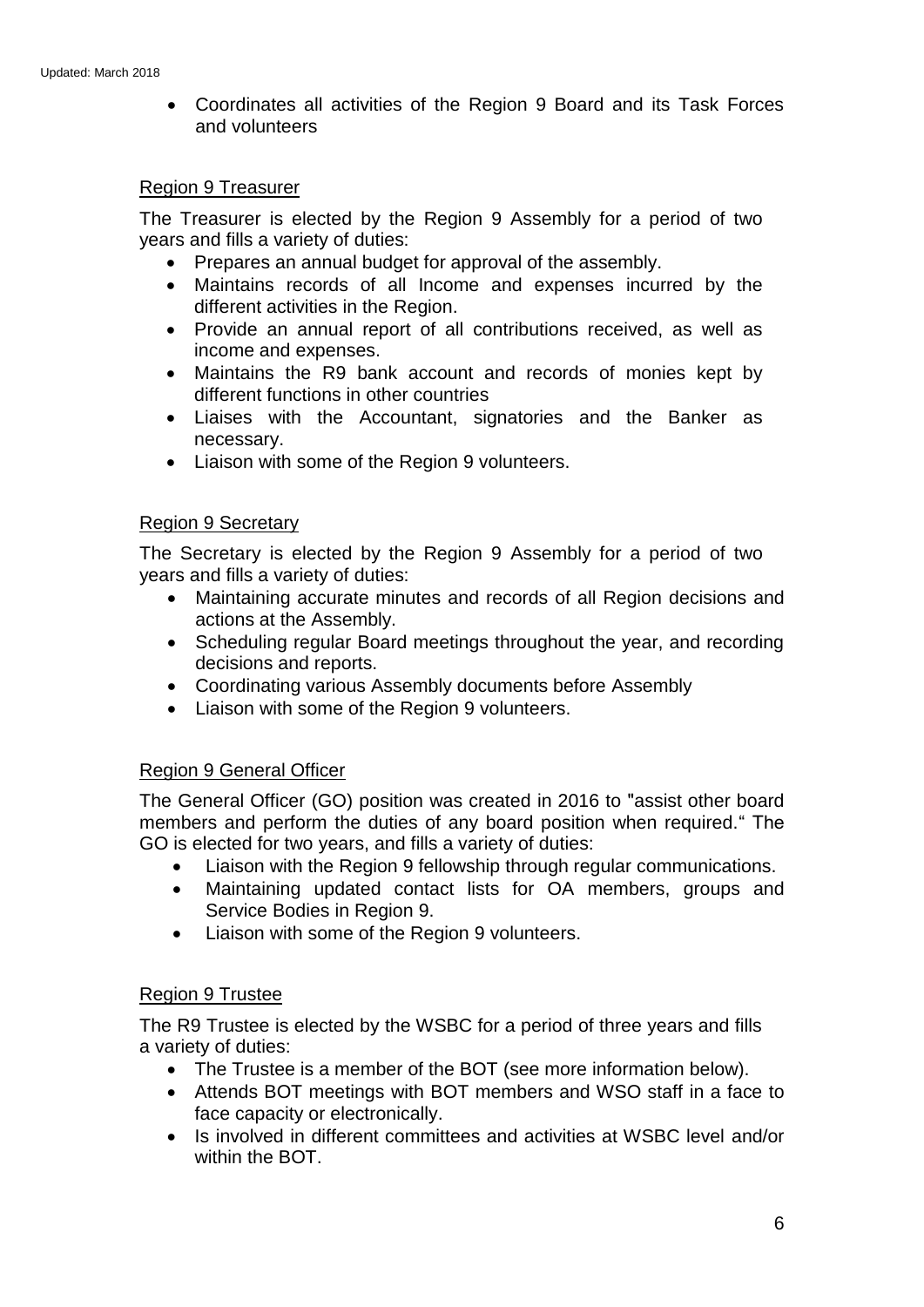- Carries the message of the BOT in the Region, by visiting and communicating with the NSB/LSB, Intergroups and groups within the Region and by holding workshops (these may have varying topics covering service, traditions, concepts, OA's primary purpose & topics from the strategic plan) in different locations throughout the Region.
- Works with the other trustees and the region chairs on the strategic operations plan for OA.
- The Trustee attends, WSBC and WSO convention.
- The trustees expenses are met in part from the budget set and agreed upon by the trustees (this is funded from contributions from the worldwide fellowship) and in part when conducting a workshop, from the local SB.
- The Trustee also attends the Region 9 Assembly as the representative of the BOT and has a voice but not a vote.

## **HOW DOES THE REGION COORDINATE WITH OTHER SERVICE BODIES?**

#### World Service Business Conference (WSBC)

The WSBC (the Conference) is an annual meeting of delegates from NSB/LSBs and Intergroups worldwide, held in April/May in Albuquerque, New Mexico, USA. The conference lasts 5 days with discussions, workshops, committees, debates and decisions relating to OA as a whole, and represents the Group Conscience of OA as a whole.

The WSBC discusses and provides guidelines for all aspects of OA group, Intergroup and NSB/LSB activities – literature, budget, group handbook, committee guidelines, public information etc. All literature that is approved at the WSBC carries the "conference seal of approval" which means that it represents the group conscience of OA as a whole.

OA also offers a Delegate support fund aimed at assisting NSB/LSB and Intergroups for their delegates to attend WSBC. Contributions are received from service bodies throughout the fellowship and are distributed to NSB/LSB and Intergroups who apply for assistance. Details can be received from [www.oa.org.](http://www.oa.org/)

#### Board of Trustees

The BOT is comprised of Trustees from the 10 different Regions, and 6 General Service Trustees, plus one Virtual Service Trustee each of whom are elected directly by the delegates to the WSBC. Candidates for Region Trustee are put forward to the Conference by the Regions. The main functions of the BOT are to represent OA as a whole, to act as guardians of the 12 Steps, 12 Traditions and 12 Concepts of Overeaters Anonymous and to promote education within the fellowship worldwide.

#### World Service Office

The WSO located in Albuquerque New Mexico, USA, provides a variety of services for the BOT, WSBC, Regions, National-/Language Service Boards, Intergroups and Groups, including:

- Clearing house for worldwide inquiries
- Providing information about OA to the still suffering compulsive overeater, to media representatives and health professionals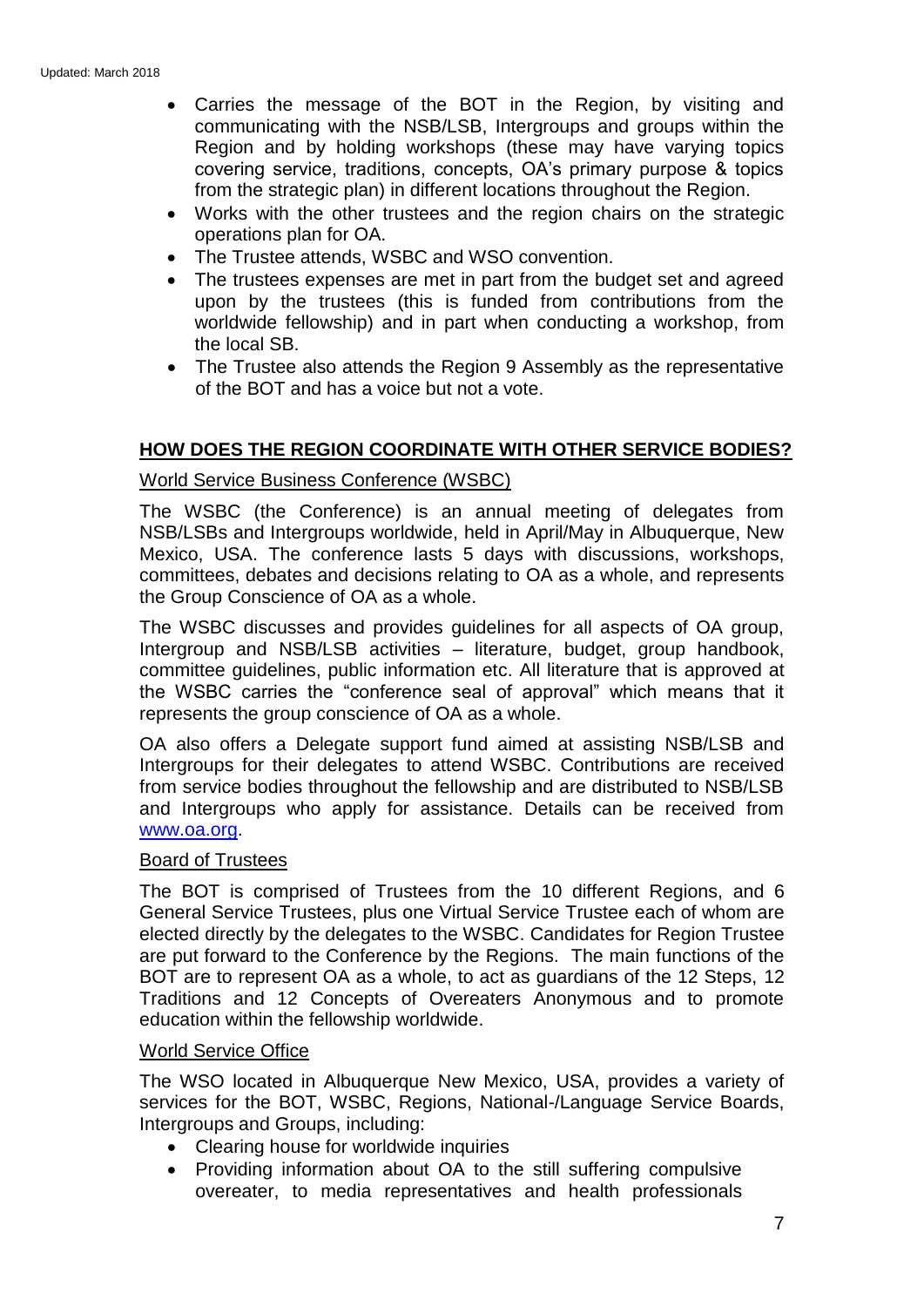interested in OA's Twelve-Step approach to recovery from compulsive overeating

- Supporting individual members and OA groups worldwide
- Registration of all OA groups, Intergroups and NSB/LSBs (available online)
- Providing everything new groups need to get started in the Group Starter Kit
- Providing office services to the BOT, WSBC and the World Service Convention**,** including printing and distribution of material
- Producing all the Conference and BOT approved literature
- Selling over 100 literature and recovery-related items which can be ordered from the Catalog
- Producing and printing *Lifeline* the OA recovery magazine and mailing it to subscribers (available online)
- Producing and distributing of the quarterly newsletter *A Step Ahead*, and the annual *Courier* (newsletter for professionals) to all NSB/LSBs, Intergroups (available online)
- Website maintaining the OA Website **[\(www.oa.org](http://www.oa.org/)**)

## **HOW IS REGION 9 FUNDED?**

Region 9 is self-supporting, receiving contributions from its member NSB/LSBs, Intergroups, groups and non-affiliated groups. The surplus from our conventions/assemblies is an important source of funding of activities.

## **WHAT ARE OUR EXPENSES?**

Due to the vast geographic range of our Region and our diversity in language, our expenses for travel and accommodation etc. are much higher than some other Regions and they are:

- Funding of R9 Officers to R9 Assemblies.
- Funding R9 Chair to WSBC; partly funding to a BOT meeting, and funding the travel to a Region Chairs Committee meeting if funds are available.
- Subsidizing NSB/LSB and Intergroup representatives to attend R9 Assembly.
- Assistance to IGs, NSB/LSBs for translations and other projects.
- Website maintaining the R9 Website [www.oaregion9.org.](http://www.oaregion9.org/)

## **WHAT AREA DOES REGION 9 COVER?**

Region 9 is composed of OA groups and Intergroups and NSB/LSBs in Africa, Europe, Middle East and Western Asia.